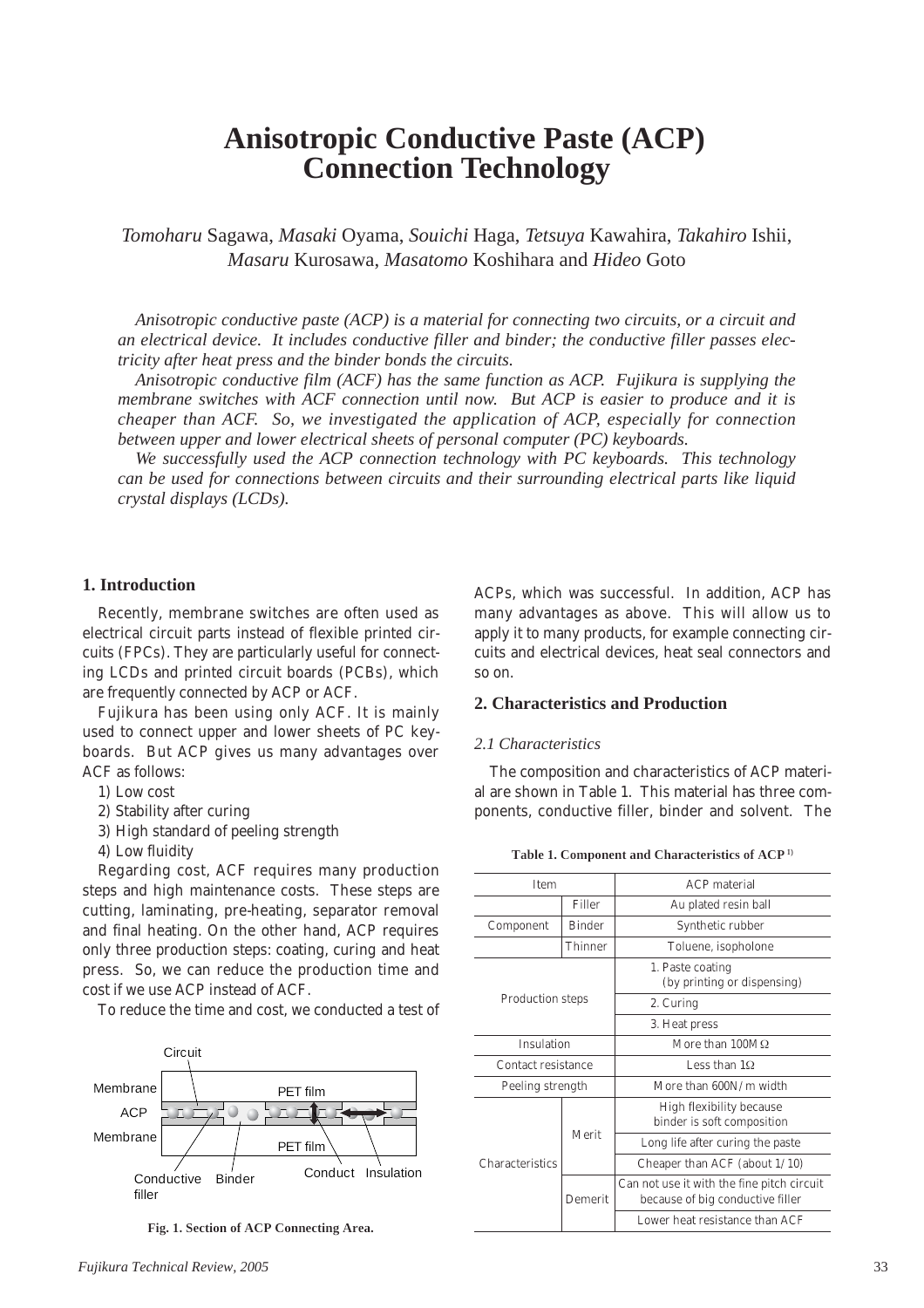

**Fig. 2. Section Image of ACP Connecting Area (Scanning Electron Microscope).**



**Fig. 3. Curing Temperature Dependence of Peeling Strength and Creep Property for ACP Connecting Area.**

conductive filler is mixed with binder and solvent; its function is to pass electricity by its contact with upper and lower electrodes. Normally, the filler is produced as an Au-plated resin ball. The purpose of the resin ball is to keep the gravity of all filler constant. The binder's function is to bind and insulate each ball. There are three types: thermoset, thermoplastic and a mixture of the two types. The type is selected depending on the situationC.

The most important characteristic of Fujikura's ACP is soft composition, giving it high flexibility and durability. The second is that its shelf life is longer than that of ACF's. We can keep it for more than six months after curing the paste under room temperature.

Section diagram of connection part (connecting two membranes) is shown in Fig. 1, and the actual picture is shown in Fig. 2.

### *2.2 Production Flow*

#### *2.2.1 Coating*

Coating production is important for ACP. This production has an effect on the properties after the product is complete. Fujikura coats ACP on membrane circuit, and then cures it. The customer does not require the care of ACP production except storage and heat press. Hence, Fujikura must control it suitably at this production.

ACP is coated by printing or dispensing technolo-



**Fig. 4. Heat Pressure Dependence of Peeling Strength for ACP Connecting Area.**



**Fig. 5. Heat Temperature Dependence of Peeling Strength and Creep Property for ACP Connecting Area.**

gy. Control of binder thickness and distribution of conductive filler are important at this production. A very high thickness interferes with the passage of electricity, while a very low thickness leads to weak connection with various environments. As regards conductive filler, too much filler results in poor insulation resistance. On the other hand, less filler causes high connection resistance.

#### *2.2.2 Curing*

After coating, ACP on the membrane is cured by heat device. At this time, the curing temperature and time affect binder cohesion and properties (peeling strength, creep and so on). Setting up of the suitable conditions is hence necessary.

The peeling strength decreases with curing temperature, but creep property increases. These conditions are shown in Fig. 3. It is important for total ACP property to design the curing temperature and time.

#### *2.2.3 Heat Press*

Heat press is the final production. ACP connects two membranes at this production. Before connecting the two membranes, they are positioned accurately, then they are pressed and heated. Two membranes fix mechanically, and electricity can pass between them by conductive filler.

The control points at this product are pressure,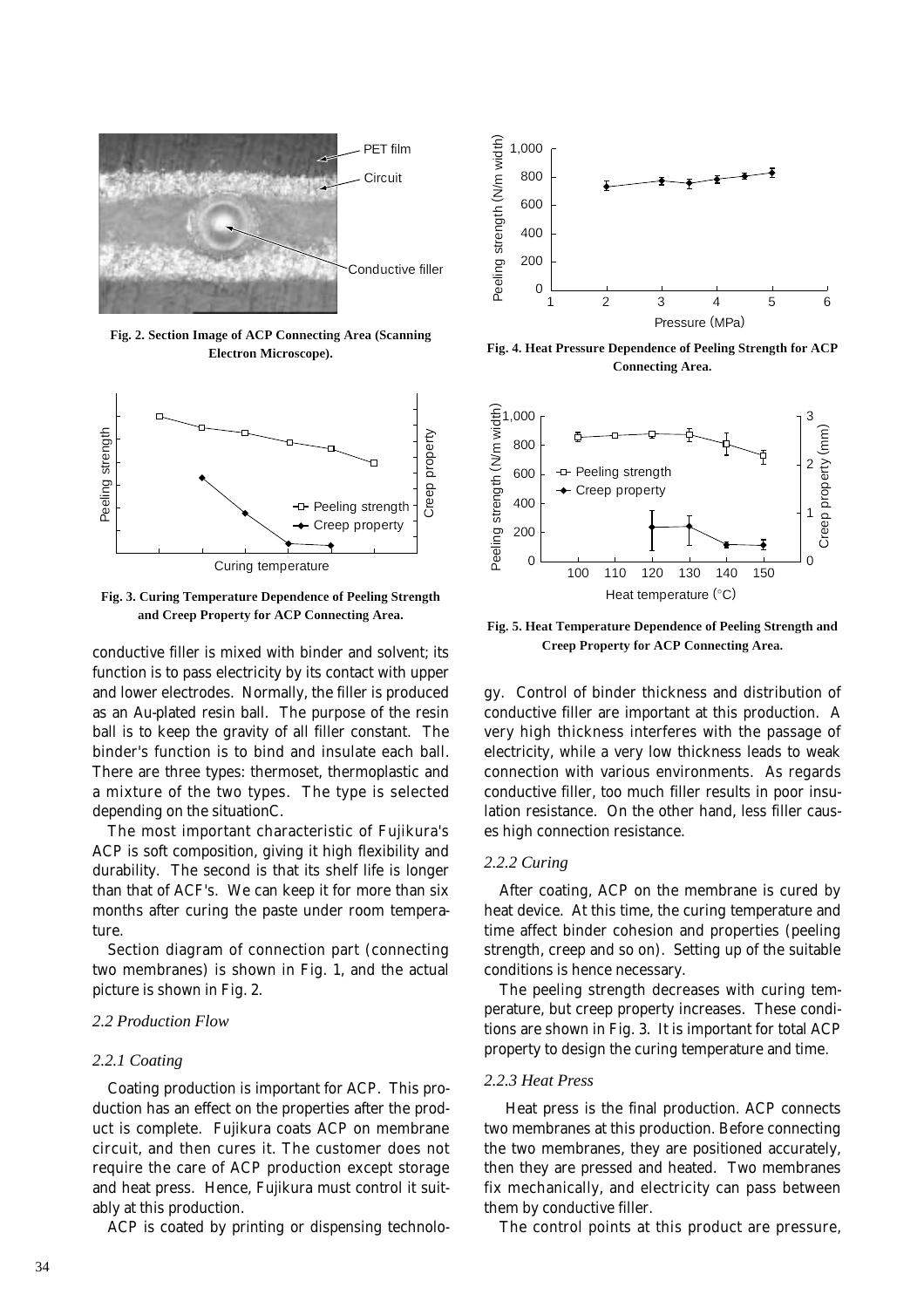temperature and time. They affect the peeling strength, creep and conductive. These properties are

|  |  |  | Table 2. Type and Condition of Environmental Test |  |
|--|--|--|---------------------------------------------------|--|
|--|--|--|---------------------------------------------------|--|

| Type             | Condition                                                                                                               |  |
|------------------|-------------------------------------------------------------------------------------------------------------------------|--|
| Heat I           | $+85^{\circ}$ C $\times$ 240 hrs                                                                                        |  |
| Heat II          | +130 $\degree$ C × 2hrs                                                                                                 |  |
| Cold             | $-40^{\circ}$ C $\times$ 240 hrs                                                                                        |  |
| Humidity         | $+60^{\circ}$ C. 95%RH $\times$ 240hrs                                                                                  |  |
| <b>Migration</b> | $+60^{\circ}$ C, 95%RH $\times$ 240hrs (DC5V)                                                                           |  |
| Thermal cycle    | $-40\degree C \times 2$ hrs $\leftarrow \rightarrow +85\degree C \times 2$ hrs.<br>changing temperature 2hrs, 40 cycles |  |
| Thermal shock    | $-30^{\circ}$ C × 1hr $\leftarrow \rightarrow +80^{\circ}$ C × 1hr, 25 cycles                                           |  |
| Life cycle test  | Beating the ACP connecting area at 1,000,000<br>times                                                                   |  |
|                  | Beating tool: Bakelite, Force: 1.5 kgf,<br>Cycle speed: 3 times/sec                                                     |  |

shown in Figs. 4 and 5.

#### **3. Reliability**

#### *3.1 Environmental Property*

Table 2 shows the type and condition of the environmental test. Figures 6 and 7 show the insulation (insulation resistance value of circuit gap) and conductivity (resistance of connecting circuit by ACP) before and after the test. Figure 8 shows the peeling strength after test.

All measurement values fulfilled the specification. (insulation = more than 100 M $\Omega$ , circuit resistance = less than 500  $Ω$ , peeling strength = more than 400  $N/m$ ).

Peeling strength after test is particularly higher than ACF's. In case of ACF, it is normally about 400



**Fig. 6. Insulation Resistance before and after Environmental Test.**



**Fig. 7. Circuit Resistance before and after Environmental Test.**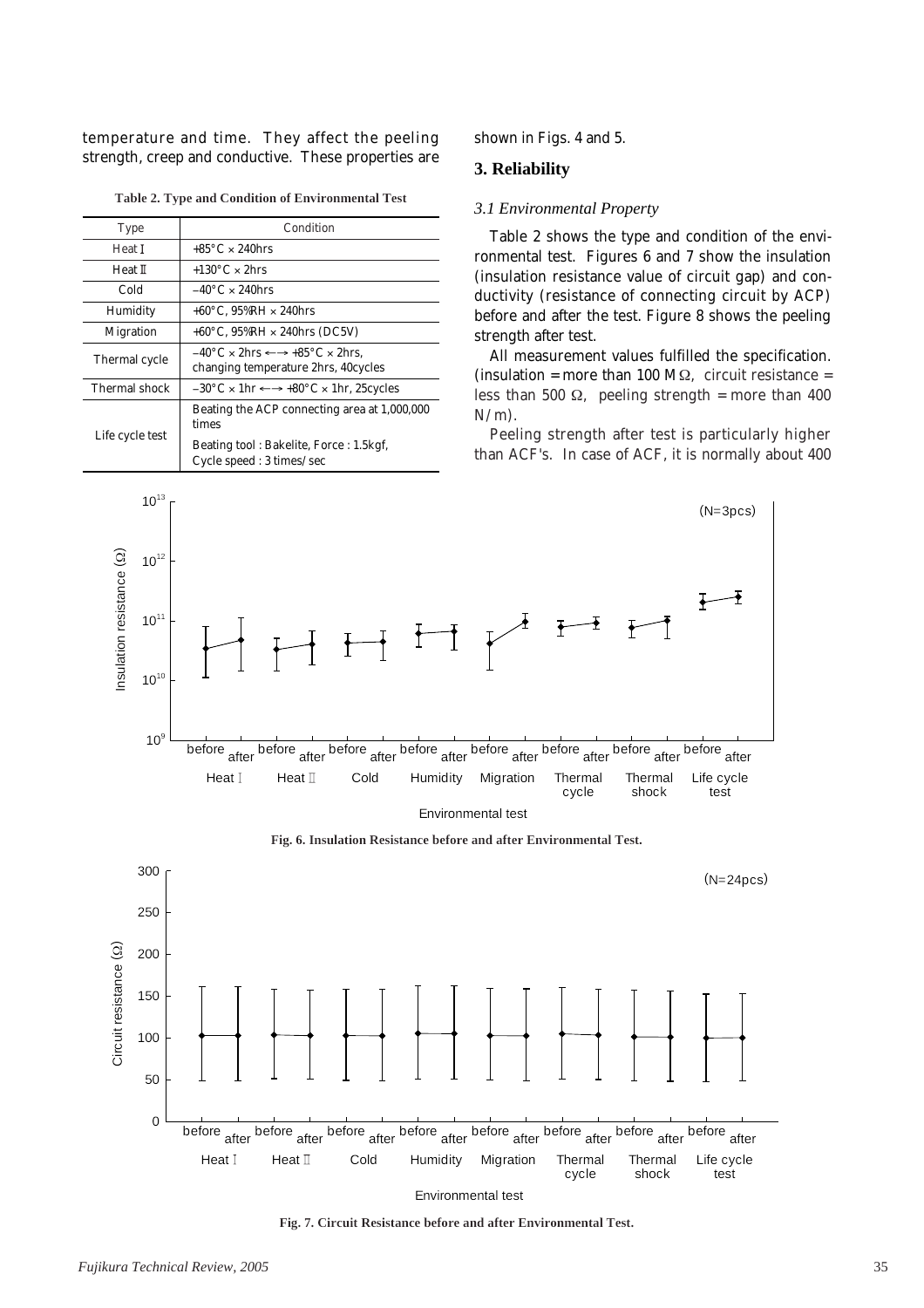

**Fig. 8. Peeling Strength after Environmental Test (Include the Value before Environmental Test).**



**Fig. 9. Relationship between Elapsed Time from Curing ACP and Peeling Strength.**



**Fig. 10. Relationshiop between Elapsed Time from Curing ACP and Circuit Resistance.**

# N/m, but ACP is twice as strong as ACF.

This test showed that ACP had a higher ability compared with ACF.

### *3.2 Maintaining Stability after Curing*

One of the specialities of ACP is maintaining stability after curing. Normally, ACP is used for connecting LCDs or other electrical parts with membranes. In this case, ACP is coated on the membrane, and then cured by Fujikura after which they are delivered to



**Fig. 11. PC Keyboard Membrane.**



**Fig. 12. Heat Seal Connector.**

the customer. Then, the customer assembles them with LCDs or other electrical parts. It indicates that ACP-coated membranes are kept for some weeks or months until they are assembled. So, maintaining stability is a very important factor.

Fujikura's ACP has a long life. Figures 9 and 10 show the transition of ACP property (peeling strength and circuit resistance) under room temperature.

ACP material is normally weak against humidity. But graphs show that Fujikura's ACP are stable for one year, which is adequate to store ACP by both Fujikura and the customer.